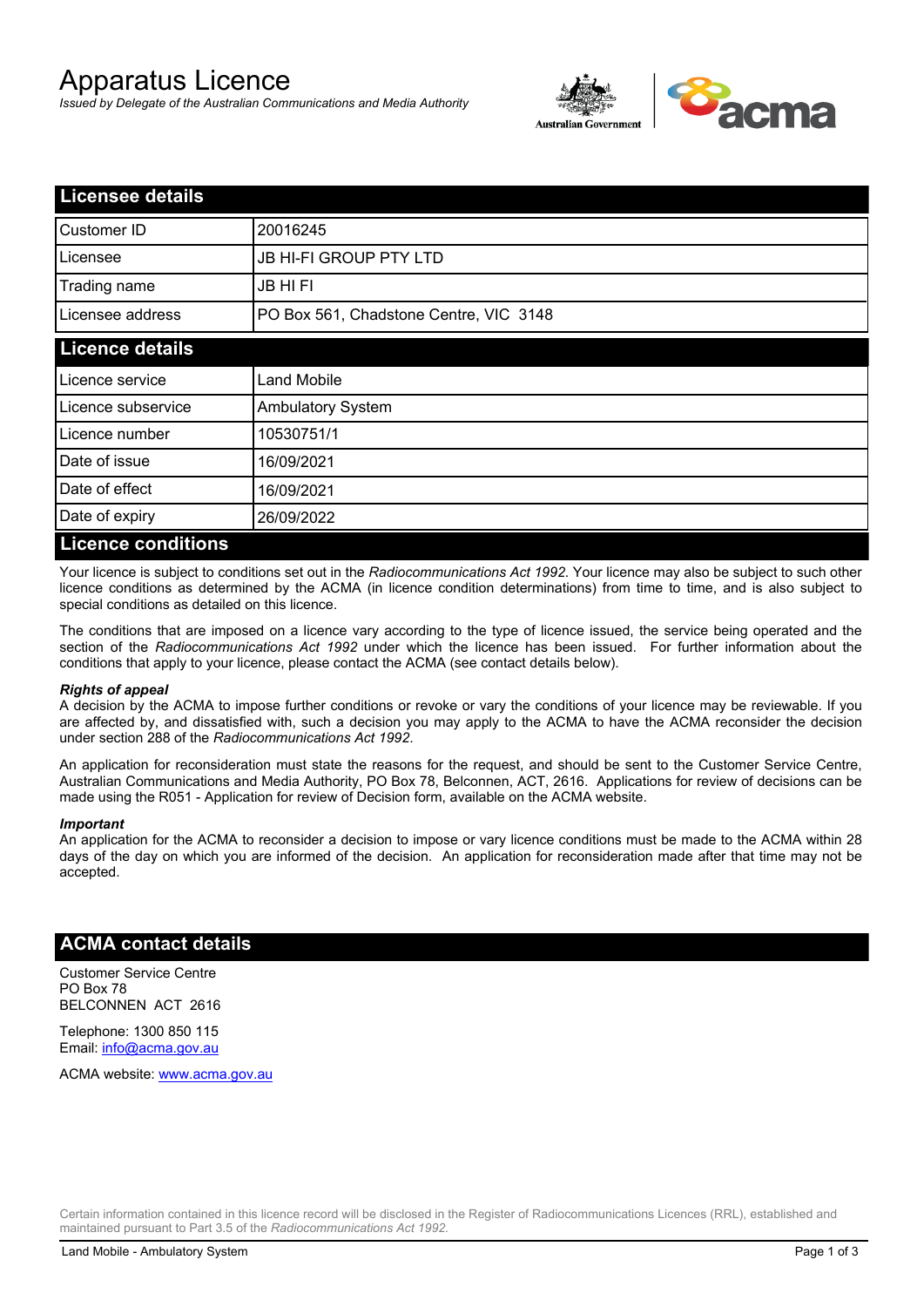# **Advisory Notes applying to licence no.: 10530751/1**

Conditions applicable to the operation of Ambulatory System station(s) authorised under this licence can be found in the Radiocommunications Licence Conditions (Apparatus Licence) Determination and the Radiocommunications Licence Conditions (Land Mobile Licence) Determination. Copies of these determinations are available from the ACMA and from the ACMA home page (www.acma.gov.au).